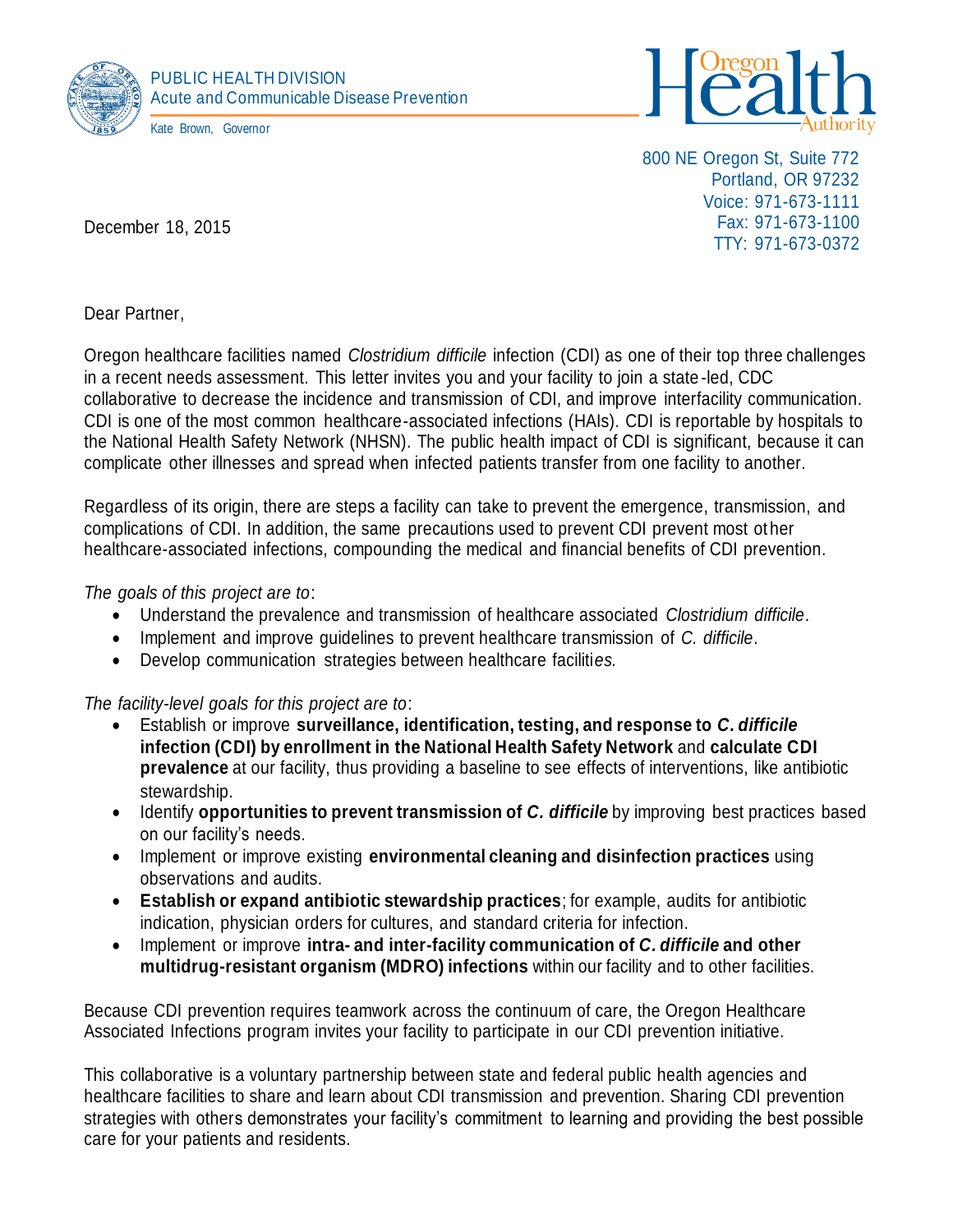In order to participate in this effort, the following requirements are recommended:

- Facility Contact this is generally an Infection Preventionist in hospitals and the Director of Nursing in long term care facilities (LTCFs).
- Identification of 1 or 2 main referral facilities for each hospital; identification of 1 referral hospital for each LTCF.
- National Health Safety Network (NHSN) enrollment and monthly data submission for CDI: we will assist your facility with this process.
- Administrative support for participation in project.
- About 10–12 hours a month for surveillance, data entry, projects, education
	- o Includes 1-hour phone calls with state project manager every month.
- Completion of facility assessment
	- o Baseline at first visit and follow-up at last visit.
	- o Chart review of CDI or MDRO patients by state project manager.

The Oregon Health Authority is pleased to launch this CDI collaborative and have the support of the leadership and staff at facilities like yours.

We look forward to working with you and your facility. Sincerely,

Pintone P. Beldare

Zintars Beldavs, MS Genevieve Buser

800 NE Oregon St., Suite 772 Portland, OR 97232 [Genevieve.l.buser@state.or.us](mailto:Genevieve.l.buser@state.or.us) Tel. 971-673-1111, Fax: 971-673-1100

HAI Program Manager **Public Health Physician**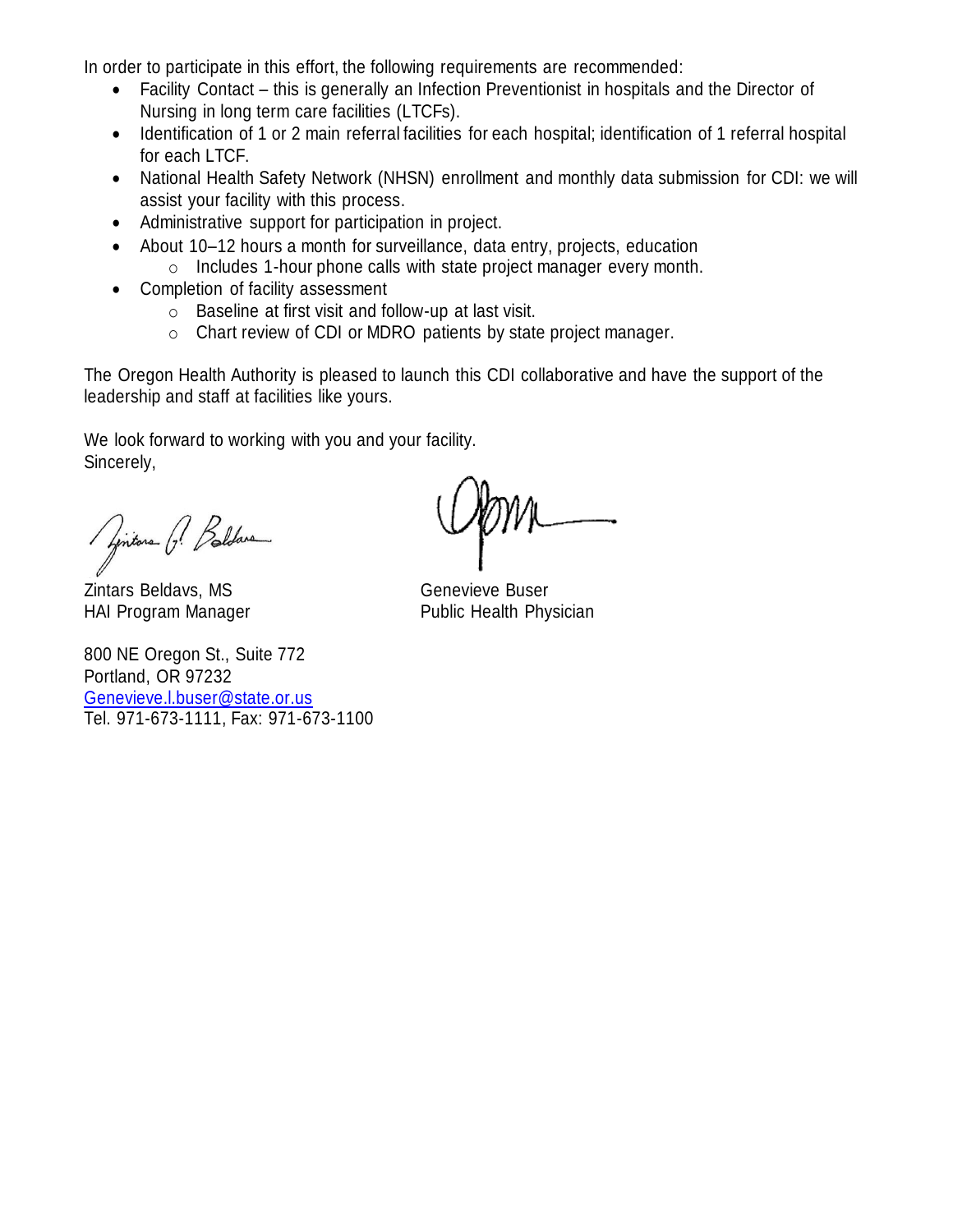## **Top 10 Reasons to participate in the Oregon CDI Initiative:**

10. **Prevention Saves Money**: Healthcare-associated infection (HAI) prevention efforts save money.

9. **"Sharing Shows Caring":** Sharing *Clostridium difficile* infection (CDI) prevention strategies with others demonstrates that your facility is committed to providing the best quality of care for your patients, residents, and the community.<sup>3</sup>

8. **Stay on the Cutting Edge of Infection Prevention:** Participation provides your facility with the opportunity to have regular contact with subject matter experts from your state health dep artment and the Centers for Disease Control and Prevention (CDC).<sup>4</sup>

## **7. Collect and Use Data for Action in Prevention Efforts: <sup>3</sup>**

- Identify scope of problem both in your facility and in your region.
- Track progress of interventions data can help identify the most effective strategies.
- Compare your data to regional and national trends to help you guide efforts –the data you collect can help define HAI prevention policies at multiple levels.

6. **Build your "Tool Box":** The CDI Collaborative can provide tools to assess infection prevention protocols in your facility, identify areas of strength, and areas of improvement that can sometimes be difficult to do "on your own".<sup>6</sup>

5. **Share the Knowledge:** The CDI Collaborative provides opportunities to learn from others – what has worked, what didn't work.<sup>5</sup>

4. **Promotes Creative Problem Solving:** Collaborative participation can foster creative solutions, by encouraging participants to think "outside the box" to address infection control concerns, while still relying on evidence-based practices.<sup>7</sup>

3. **Support and Promote a "Culture of Safety" at your Facility**: Support from facility leaders is crucial to the success of any HAI prevention program, and empowers other staff members to act on behalf of patient safety.<sup>3</sup>

2. **HAI Prevention is Key:** Infections like CDI are (1) harmful to patients, (2) costly, and (3) preventable. <sup>1</sup> 1. **WE CAN'T DO IT WITHOUT YOU!**

References:

1. Vital signs: preventing *Clostridium difficile* infections. *MMWR Morb Mortal Wkly Rep.* 2012;61(9):157-162.

2. Dubberke ER, Carling P, Carrico R, et al. Strategies to prevent *Clostridium difficile* infections in acute care hospitals: 2014 update. *Infect Control Hosp Epidemiol.* 2014;35(6):628-645.

3. Cardo D, Dennehy PH, Halverson P, et al. Moving toward elimination of healthcare-associated infections: a call to action. *Infect Control Hosp Epidemiol.* 2010;31(11):1101-1105.

4. Fischer L, Ellingson K, McCormick K, Sinkowitz-Cochran R. The role of the public health analyst in the delivery of technical assistance to state health departments for healthcare -associated infection prevention. *Med Care.*  2014;52(2 Suppl 1):S54-59.

5. Plsek PE. Collaborating across organizational boundaries to improve the quality of care. *Am J Infect Control.*  1997;25(2):85-95.

6. Srinivasan A, Craig M, Cardo D. The power of policy change, federal collaboration, and state coordination in healthcare-associated infection prevention. *Clin Infect Dis.* 2012;55(3):426-431.

7. Sawyer M, Weeks K, Goeschel CA, et al. Using evidence, rigorous measurement, and collaboration to eliminate central catheter-associated bloodstream infections. *Crit Care Med.* 2010;38(8 Suppl):S292-298.